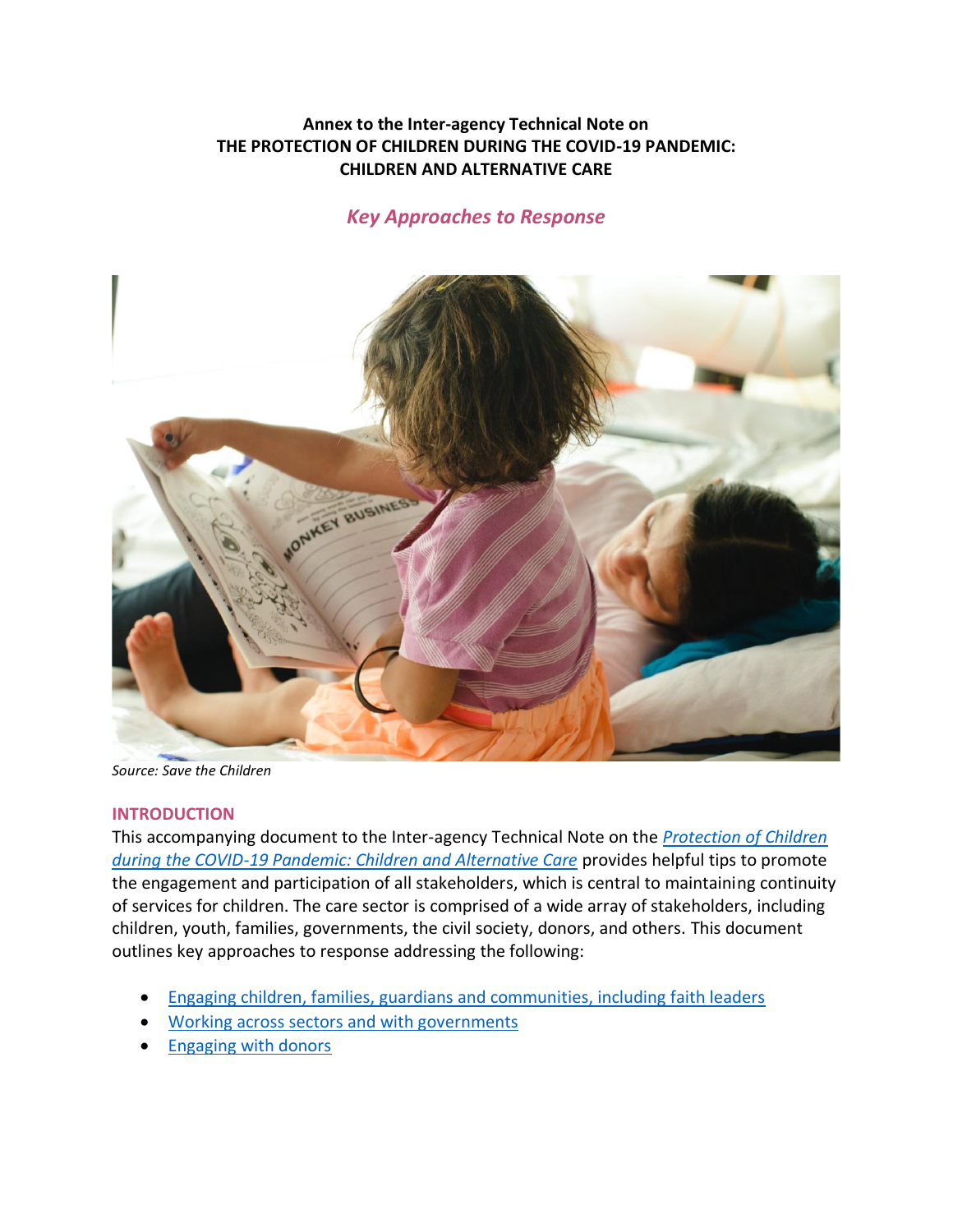| Engagement of children and young people <sup>1</sup> |                            |                                                                                                                                                                                                                                                                                                                                                                                                                                                                                                                                                                                                                                                                                                                                                                                                                                                                                                                                                                                  |                                                                                 |                                                                                                                                                                                                                                                                                                                                                                                                                                                                                                                                                                                                                                                                                                                                                                                                                                                                                                                                                                           |  |  |  |  |
|------------------------------------------------------|----------------------------|----------------------------------------------------------------------------------------------------------------------------------------------------------------------------------------------------------------------------------------------------------------------------------------------------------------------------------------------------------------------------------------------------------------------------------------------------------------------------------------------------------------------------------------------------------------------------------------------------------------------------------------------------------------------------------------------------------------------------------------------------------------------------------------------------------------------------------------------------------------------------------------------------------------------------------------------------------------------------------|---------------------------------------------------------------------------------|---------------------------------------------------------------------------------------------------------------------------------------------------------------------------------------------------------------------------------------------------------------------------------------------------------------------------------------------------------------------------------------------------------------------------------------------------------------------------------------------------------------------------------------------------------------------------------------------------------------------------------------------------------------------------------------------------------------------------------------------------------------------------------------------------------------------------------------------------------------------------------------------------------------------------------------------------------------------------|--|--|--|--|
| <b>Prevention</b>                                    |                            |                                                                                                                                                                                                                                                                                                                                                                                                                                                                                                                                                                                                                                                                                                                                                                                                                                                                                                                                                                                  | <b>Response</b>                                                                 |                                                                                                                                                                                                                                                                                                                                                                                                                                                                                                                                                                                                                                                                                                                                                                                                                                                                                                                                                                           |  |  |  |  |
| $\bullet$<br>$\bullet$                               | ➤<br>➤<br>➤<br>➤<br>≻<br>➤ | Information about the virus must be shared in<br>an age appropriate way to children and young<br>people in a language and format that is easily<br>accessible and understood by children.<br>Children and young people should be involved<br>in an age-appropriate way in the creation of<br>policies regarding separation due to illness.<br>Children should be enabled and empowered to:<br>Discuss their fears and understanding of<br>COVID-19 with their families, trusted<br>adults and case worker, where relevant.<br>Discuss concerns about their current living<br>situation.<br>Discuss ways of contact outside of home<br>visits or if in-person visits are no longer<br>possible.<br>Identify community risks and explore<br>solutions from their perspectives<br>Identify supportive people or groups in<br>their families and community as well as<br>how to contact someone if they need<br>help.<br>Educate others on how to prevent the<br>spread of COVID-19. | $\bullet$<br>$\bullet$<br>$\bullet$<br>$\bullet$<br>$\bullet$<br>٠<br>$\bullet$ | Establish mechanisms to follow up on<br>children (remotely or with appropriate<br>precautions)<br>Establish child friendly ways of caring<br>for children whose parents have<br>become ill or die during isolation<br>period.<br>Support children and their families to<br>participate in decisions that affect them,<br>including individual care arrangements and<br>placement in alternative care.<br>Share information amongst peers about<br>existing mechanisms such as helplines and<br>emergency lines.<br>Establish a method of communication to a<br>complaint mechanism that children and<br>young people can access during the crisis.<br>For children and young people using online<br>platforms, online safety and risk should be<br>discussed. Do not assume that all children<br>and families will have internet access.<br>Children should be encouraged to (in<br>addition to those in the prevention column):<br>Contact community support either<br>⋗ |  |  |  |  |
|                                                      | ➤                          | Help create or review criteria for selecting<br>foster carers or alternative care providers.                                                                                                                                                                                                                                                                                                                                                                                                                                                                                                                                                                                                                                                                                                                                                                                                                                                                                     |                                                                                 | through phone or using protective<br>distancing.                                                                                                                                                                                                                                                                                                                                                                                                                                                                                                                                                                                                                                                                                                                                                                                                                                                                                                                          |  |  |  |  |
|                                                      | ≻<br>➤                     | Identify other vulnerable children in their<br>community that may need support.<br>Strengthen existing community<br>capabilities to listen to children and young                                                                                                                                                                                                                                                                                                                                                                                                                                                                                                                                                                                                                                                                                                                                                                                                                 |                                                                                 | $\triangleright$ Contact case workers if they are<br>worried about their own safety or that<br>of others.                                                                                                                                                                                                                                                                                                                                                                                                                                                                                                                                                                                                                                                                                                                                                                                                                                                                 |  |  |  |  |
|                                                      |                            | people, particularly the most vulnerable.                                                                                                                                                                                                                                                                                                                                                                                                                                                                                                                                                                                                                                                                                                                                                                                                                                                                                                                                        |                                                                                 |                                                                                                                                                                                                                                                                                                                                                                                                                                                                                                                                                                                                                                                                                                                                                                                                                                                                                                                                                                           |  |  |  |  |

## **1. WORKING WITH CHILDREN, YOUNG PEOPLE, FAMILIES AND COMMUNITIES**

<sup>&</sup>lt;sup>1</sup> a) [Helping Children Cope with Coronavirus and Uncertainty](https://bettercarenetwork.org/library/particular-threats-to-childrens-care-and-protection/covid-19/child-development-and-covid-19/helping-children-cope-with-coronavirus-and-uncertainty)

b[\) Talking to Children About COVID-19 \(Coronavirus\): A Parent Resource](https://bettercarenetwork.org/library/particular-threats-to-childrens-care-and-protection/covid-19/child-development-and-covid-19/talking-to-children-about-covid-19-coronavirus-a-parent-resource)

c[\) How to speak to your child about the coronavirus](https://bettercarenetwork.org/library/particular-threats-to-childrens-care-and-protection/covid-19/child-development-and-covid-19/how-to-speak-to-your-child-about-the-coronavirus)

d[\) Relaxation Activities to Do at Home with Kids](https://bettercarenetwork.org/library/particular-threats-to-childrens-care-and-protection/covid-19/child-development-and-covid-19/relaxation-activities-to-do-at-home-with-kids)

e[\) Coronavirus and Kids: Resources from Save the Children](https://bettercarenetwork.org/library/particular-threats-to-childrens-care-and-protection/covid-19/child-development-and-covid-19/coronavirus-and-kids-resources-from-save-the-children)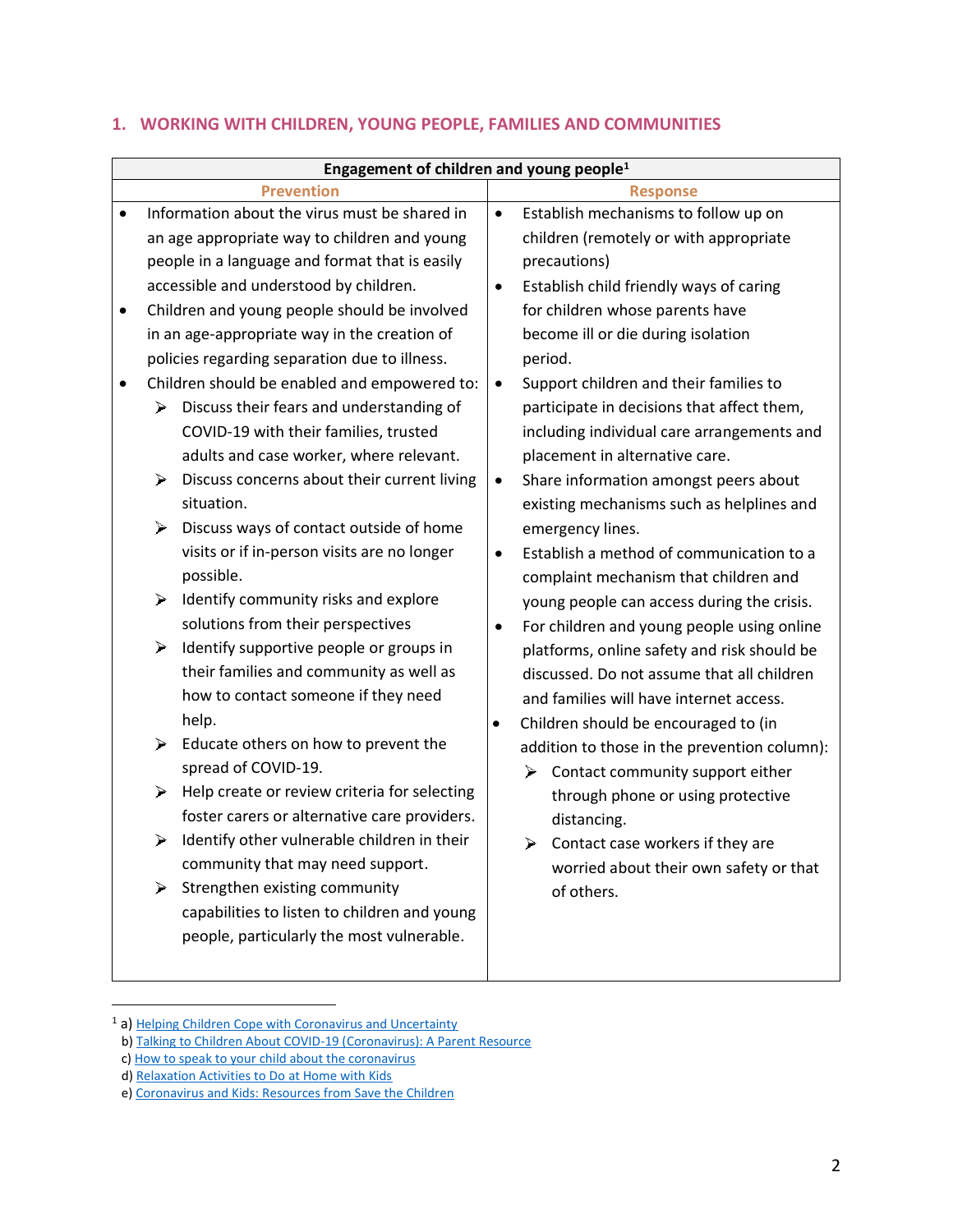|   | Engagement of caregivers (including foster and kinship carers) <sup>2</sup> |                                                          |  |  |  |  |  |  |
|---|-----------------------------------------------------------------------------|----------------------------------------------------------|--|--|--|--|--|--|
|   | <b>Prevention</b>                                                           | <b>Response</b>                                          |  |  |  |  |  |  |
|   | Caregivers should be trained:                                               | Provide remote support where possible to<br>$\bullet$    |  |  |  |  |  |  |
|   | About COVID-19 (including appropriate<br>⋗                                  | caregivers around parenting, family                      |  |  |  |  |  |  |
|   | protection measures as well as dismissing                                   | strengthening and accessing support.                     |  |  |  |  |  |  |
|   | misinformation/rumours)                                                     | Identify high risk caregivers/families that<br>$\bullet$ |  |  |  |  |  |  |
|   | Providing psychosocial support<br>➤                                         | will require visit and work to minimise risk             |  |  |  |  |  |  |
|   | Referral pathways and available services<br>⋗                               | to staff members and family during visit                 |  |  |  |  |  |  |
|   | On available community supports<br>➤                                        | (meeting outside, handwashing, keeping                   |  |  |  |  |  |  |
|   | $\blacktriangleright$<br>What to do if a family member shows signs          | appropriate distance etc).                               |  |  |  |  |  |  |
|   | of the virus.                                                               | Continuity of care and/or alternative care<br>$\bullet$  |  |  |  |  |  |  |
|   | Caregivers of children with disabilities who                                | solutions if needed should be identified for             |  |  |  |  |  |  |
|   | usually obtain services in a residential centre,                            | children starting from when a caregiver is               |  |  |  |  |  |  |
|   | should be trained on how to provide these                                   | reported sick (before hospitalization or                 |  |  |  |  |  |  |
|   | services at home and the additional needs their                             | death).                                                  |  |  |  |  |  |  |
|   | children may have.                                                          | Emergency alternative care placements<br>٠               |  |  |  |  |  |  |
| ٠ | Additional caregivers should be identified and                              | should be readily available to receive                   |  |  |  |  |  |  |
|   | trained in the community should more children                               | children needing temporary care. All                     |  |  |  |  |  |  |
|   | need alternative care.                                                      | caregivers and service providers should be               |  |  |  |  |  |  |
|   | Explore options with caregivers for                                         | trained on quarantining practices and what               |  |  |  |  |  |  |
|   | distance/remote communication and                                           | to do in the event a child shows symptoms.               |  |  |  |  |  |  |
|   | connection around parenting and family                                      | Caregivers should be enabled and<br>$\bullet$            |  |  |  |  |  |  |
|   | strengthening and support programmes.                                       | empowered to:                                            |  |  |  |  |  |  |
|   | Caregivers should be enabled and empowered                                  | Contact child protection staff to report<br>⋗            |  |  |  |  |  |  |
|   | to:                                                                         | any concerns/challenges                                  |  |  |  |  |  |  |
|   | Be involved in thinking about others who<br>➤                               | Contact community focal points.<br>➤                     |  |  |  |  |  |  |
|   | could help with childcare if they become ill.                               | Provide remote support to other<br>⋗                     |  |  |  |  |  |  |
|   | Identify other members of their family or<br>➤                              | caregivers in their community.                           |  |  |  |  |  |  |
|   | community who could care for their                                          | Provide psychosocial support to<br>➤                     |  |  |  |  |  |  |
|   | children if they were unable. Including                                     | children                                                 |  |  |  |  |  |  |
|   | caring for children with disabilities with                                  |                                                          |  |  |  |  |  |  |
|   | specific needs for feeding and personal                                     |                                                          |  |  |  |  |  |  |
|   | care.                                                                       |                                                          |  |  |  |  |  |  |
|   | Identify other members of the family and/or                                 |                                                          |  |  |  |  |  |  |
|   | community who could assist in providing basic                               |                                                          |  |  |  |  |  |  |
|   | needs (food/water/medicine) if the family is                                |                                                          |  |  |  |  |  |  |
|   | required to isolate.                                                        |                                                          |  |  |  |  |  |  |
|   |                                                                             |                                                          |  |  |  |  |  |  |

<sup>&</sup>lt;sup>2</sup> a[\) Parent/Caregiver Guide to Helping Families Cope With the Coronavirus Disease 2019 \(COVID-19\)](https://bettercarenetwork.org/library/particular-threats-to-childrens-care-and-protection/covid-19/child-development-and-covid-19/parentcaregiver-guide-to-helping-families-cope-with-the-coronavirus-disease-2019-covid-19)

b[\) Helping children cope with stress during the 2019-nCoV outbreak](https://bettercarenetwork.org/library/particular-threats-to-childrens-care-and-protection/covid-19/mental-health-and-covid-19/helping-children-cope-with-stress-during-the-2019-ncov-outbreak)

c) [Resources for Supporting Children's Emotional Well](https://bettercarenetwork.org/library/particular-threats-to-childrens-care-and-protection/covid-19/child-development-and-covid-19/resources-for-supporting-children%E2%80%99s-emotional-well-being-during-the-covid-19-pandemic)-being during the COVID-19 Pandemic

d[\) Stress, Resilience, and the Role of Science: Responding to the Coronavirus Pandemic](https://bettercarenetwork.org/library/particular-threats-to-childrens-care-and-protection/covid-19/child-development-and-covid-19/stress-resilience-and-the-role-of-science-responding-to-the-coronavirus-pandemic)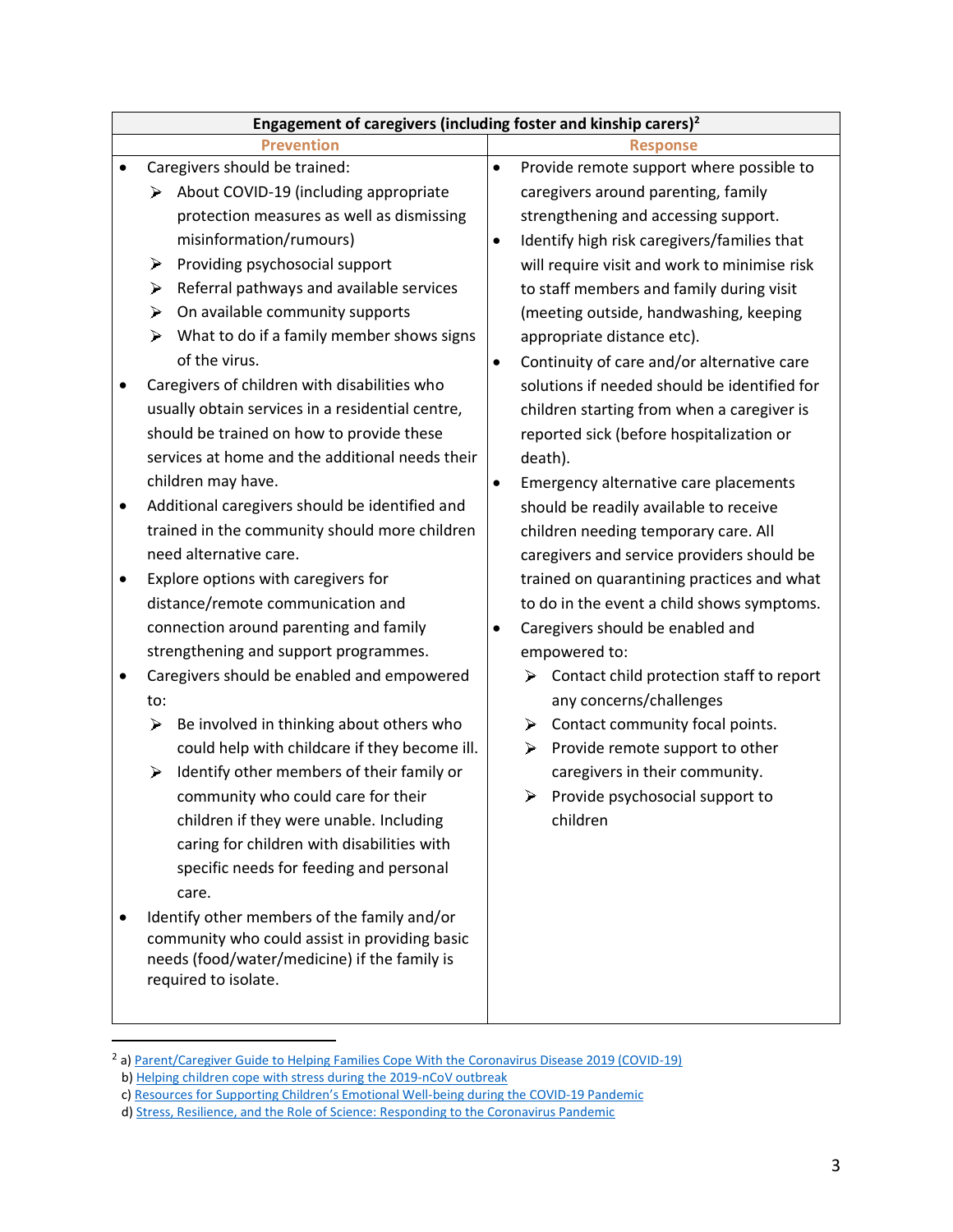| Mobilisation of community leaders, including faith leaders <sup>3</sup> |                                            |                                                   |           |                 |                                                  |  |  |
|-------------------------------------------------------------------------|--------------------------------------------|---------------------------------------------------|-----------|-----------------|--------------------------------------------------|--|--|
|                                                                         | <b>Prevention</b>                          |                                                   |           | <b>Response</b> |                                                  |  |  |
|                                                                         |                                            | Train community leaders on related risks that     | $\bullet$ |                 | Community leaders should be enabled and          |  |  |
|                                                                         |                                            | COVID-19 can pose for children (especially        |           |                 | empowered to:                                    |  |  |
|                                                                         |                                            | children with disabilities and children with pre- |           |                 | $\triangleright$ Combat stigma and rumours about |  |  |
|                                                                         |                                            | existing chronic illness), basic facts including  |           |                 | COVID-19 and those that have survived            |  |  |
|                                                                         |                                            | symptoms, modes of transmission, so that they     |           |                 | the illness.                                     |  |  |
|                                                                         | can identify and refer children and combat |                                                   |           | ⋗               | Combat stigma or xenophobia targeted             |  |  |
|                                                                         | myths that stigmatize child survivors or   |                                                   |           |                 | at refugee and migrant populations.              |  |  |
|                                                                         |                                            | children of survivors.                            |           | ➤               | Mobilize safe targeted assistance to the         |  |  |
| ٠                                                                       |                                            | Community leaders should be enabled and           |           |                 | most vulnerable children (including              |  |  |
|                                                                         |                                            | empowered to:                                     |           |                 | those with disabilities and pre-existing         |  |  |
|                                                                         | ➤                                          | Determine best ways to spread messages            |           |                 | chronic illnesses) and families in the           |  |  |
|                                                                         |                                            | in their community adhering to social             |           |                 | community.                                       |  |  |
|                                                                         |                                            | distancing (i.e. radio/megaphone/online).         |           | ➤               | Alert child protection teams of any              |  |  |
|                                                                         | ➤                                          | Mobilize those in the community to                |           |                 | concerns or risks to children.                   |  |  |
|                                                                         |                                            | become kinship or foster carers.                  |           | ≻               | Understand impact on existing referral           |  |  |
|                                                                         | ➤                                          | Be a source of support through messaging          |           |                 | pathways.                                        |  |  |
|                                                                         |                                            | and encourage community members to                |           |                 |                                                  |  |  |
|                                                                         |                                            | follow safety protocols to prevent                |           |                 |                                                  |  |  |
|                                                                         |                                            | infection.                                        |           |                 |                                                  |  |  |
|                                                                         | ➤                                          | Encourage social cohesion; combat the             |           |                 |                                                  |  |  |
|                                                                         |                                            | xenophobic tendencies that have arisen in         |           |                 |                                                  |  |  |
|                                                                         |                                            | some communities against migrants and             |           |                 |                                                  |  |  |
|                                                                         |                                            | other populations 'on the move' who are           |           |                 |                                                  |  |  |
|                                                                         |                                            | blamed for transmitting COVID-19.                 |           |                 |                                                  |  |  |

<sup>&</sup>lt;sup>3</sup> a[\) Global Multi-Religious Faith-in-Action Covid-19 Initiative](https://www.unicef.org/press-releases/launch-global-multi-religious-faith-action-covid-19-initiative)

b[\) Considerations and recommendations for religious leaders and faith-based communities in the context of COVID-19](https://www.who.int/publications-detail/practical-considerations-and-recommendations-for-religious-leaders-and-faith-based-communities-in-the-context-of-covid-19)

c[\) COVID-19: How to include marginalized and vulnerable people in risk communication and community engagement](https://interagencystandingcommittee.org/covid-19-how-include-marginalized-and-vulnerable-people-risk-communication-and-community-engagement)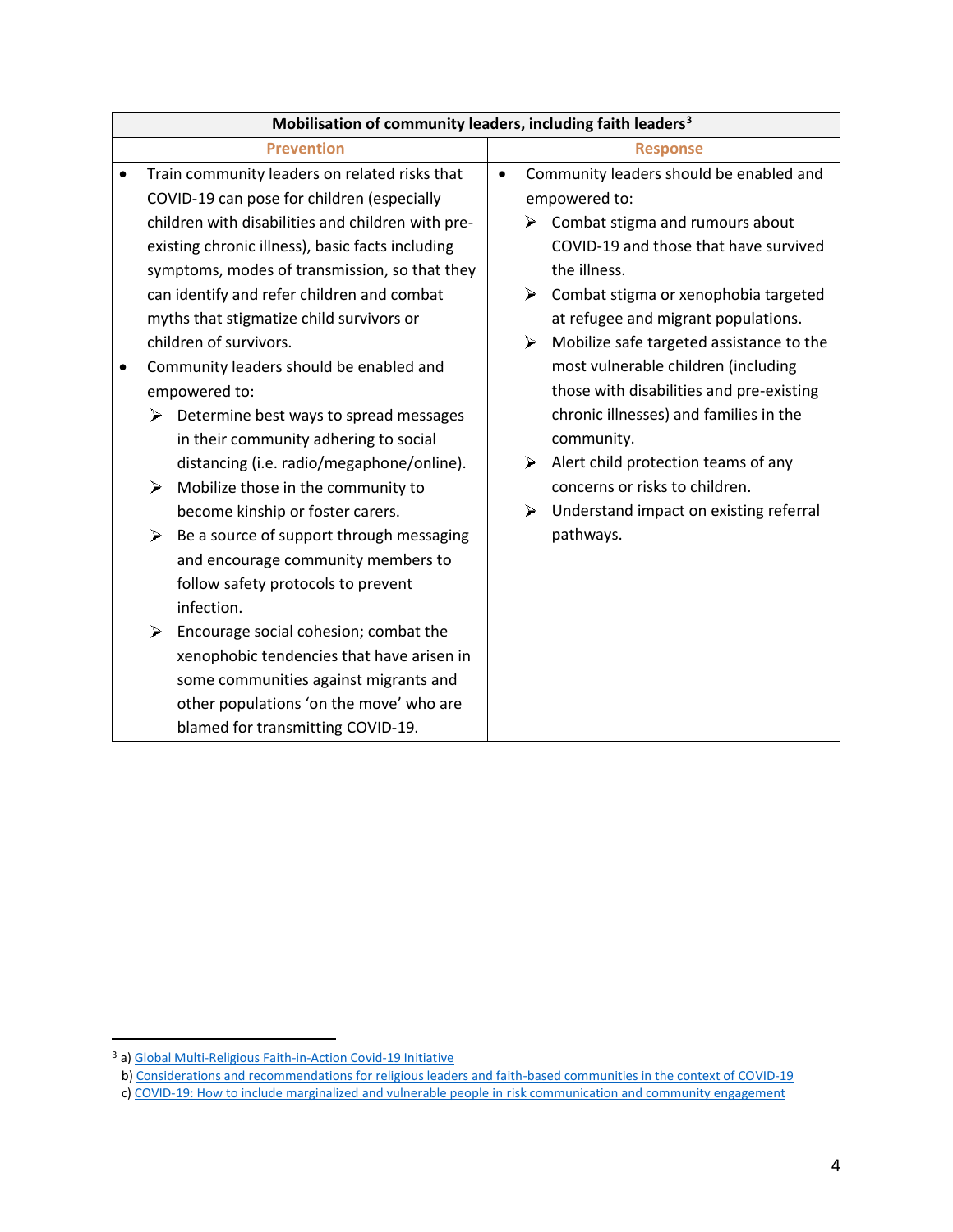## <span id="page-4-0"></span>**2. WORKING ACROSS SECTORS AND WITH GOVERNMENTS (INCLUDING IMPLICATIONS FOR CARE SYSTEM REFORM)**

Protecting the rights of children in alternative care or at-risk of separation, in the context of an emergency, requires collaboration across a range of sectors and government ministries/departments. Intersectoral collaboration and coordination is paramount for this. This includes but may not be limited to health, education, social protection, social welfare, communication, law enforcement and emergency management. Children outside of family care, including those in residential care settings, are at particular risk of being overlooked as sectors focus on the delivery of adapted modalities of education, health information and other services, to children via households. Emergency planning departments/ministries may likewise be less cognisant of the impact of restrictions and containment measures on children outside of family care.

#### **Key priority actions may include:**

- **Social Welfare/Social Protection**: Coordination and referral mechanisms should be in place and streamlined at the local level to ensure at risk families and children are identified and referred to appropriate child protection, social welfare, social protection services and schemes. This may require communication, training and coordination between a range of departments, including child protection, social welfare/protection, frontline health workers and law enforcement. Particular attentions should be given to ensuring frontline workers who may come in contact with children are aware of and able to identify indicators of violence against children (VAC) and/or domestic violence (DV) as these can increase in emergency settings.
- **Health:** through advocacy and in collaboration with the ministry/dept. of health and local hospitals and clinics, ensure the health needs (both existing and in the event of COVID-19 infection) of children in alternative care are not deprioritised and barriers to accessing health care are identified and proactively addressed. This may necessitate securing agreements at the ministerial level for priority/automatic access to existing free healthcare schemes for children in the formal care system, as well as ensuring that children outside of households are considered in the development and delivery of new modalities of health care services (i.e. online medical consultations and drive through testing/clinics).
- **Mental Health:** Enhanced mental health and psychosocial support (MHPSS) interventions remotely or on site for children in alternative care, in the process of reunification or transitioning into independent life must be assured, in the context of increased posttraumatic stress disorder (PTSD) risks.
- **Education:** through advocacy and in collaboration with the ministry/department of education, and local schools, ensure alternate means of education (distance and/or online) are made accessible to children in alternative care, including residential care settings in the event of school closures. This needs to take into account ensuring access to sufficient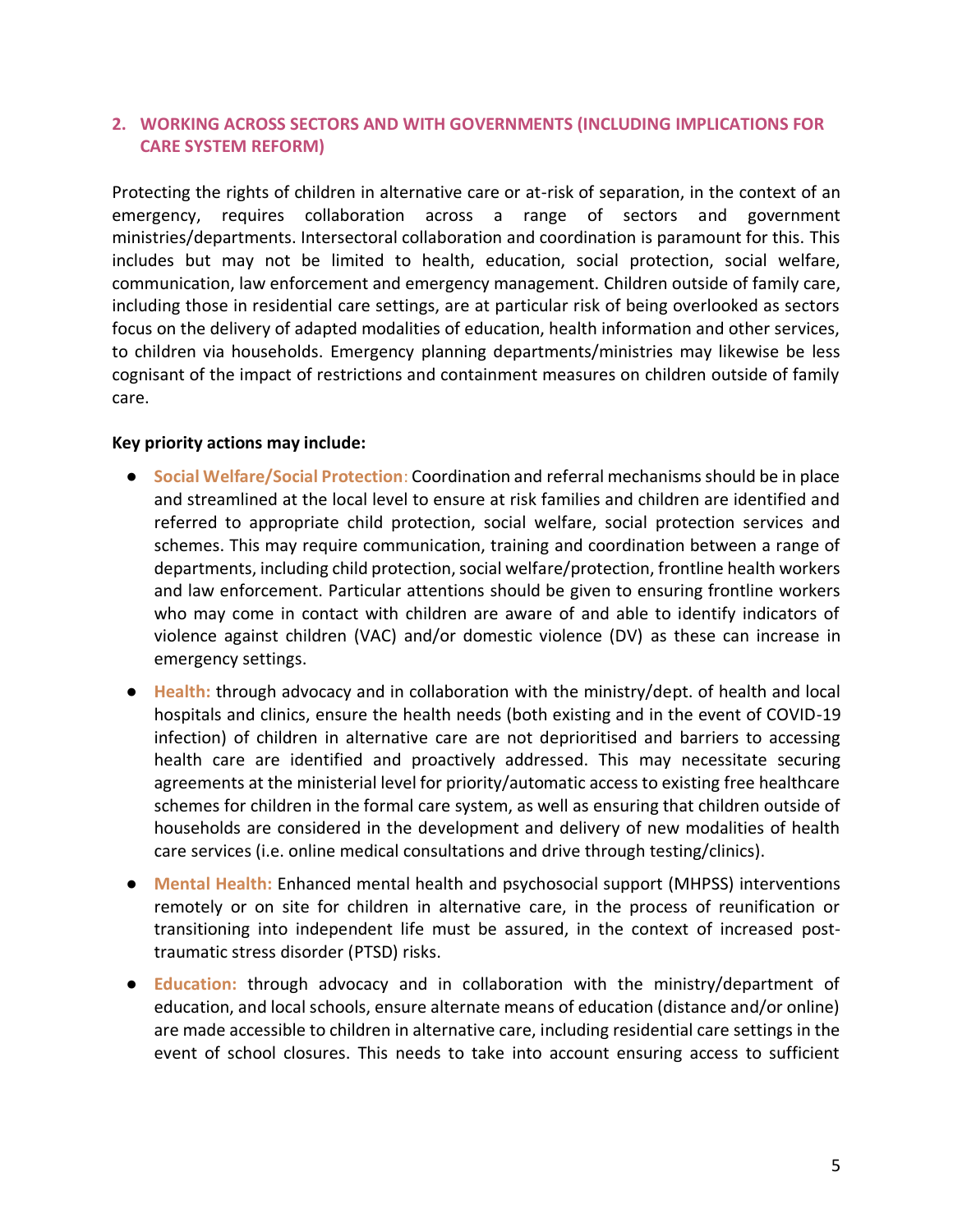devices, internet, educational resources and appropriate learning resources for children with disabilities<sup>4</sup>.

- **Local task forces:** These can be set up between schools, child protection agencies, juvenile judicial authorities, social, health services and other organizations including family associations. This task force should be properly accredited and should have the capacity to report and to immediately intervene when necessary by providing relief, periodic monitoring of children and facilities by competent personnel; and alert systems triggered when violations to childcare safeguarding and protection occur.
- **Documentation/information management:** systems for documenting children separated or accompanying adults in health facilities, quarantine centres, or in transit centres/alternate accommodation for displaced people should be in place and standardised across sectors and agencies. This is necessary to ensure rapid tracing and reunification in the event separation has occurred or is likely to occur, in particular where caregivers require treatment.
- **Remote Support:** Enable the establishment of remote circles of learning and support including MHPSS – for providers of alternative care and social workers, so that they can stay connected, share experiences, learn from each other and lift each other up.
- **Monitoring:** Local, regional and national governments should ensure that supervision and registration of children's situations is shared, facilitated and protected in the framework of international, regional and national data protection protocols.

<sup>4</sup> [INEE Key Education Resources in the Context of COVID-19](https://inee.org/collections/coronavirus-covid-19/key-education-resources)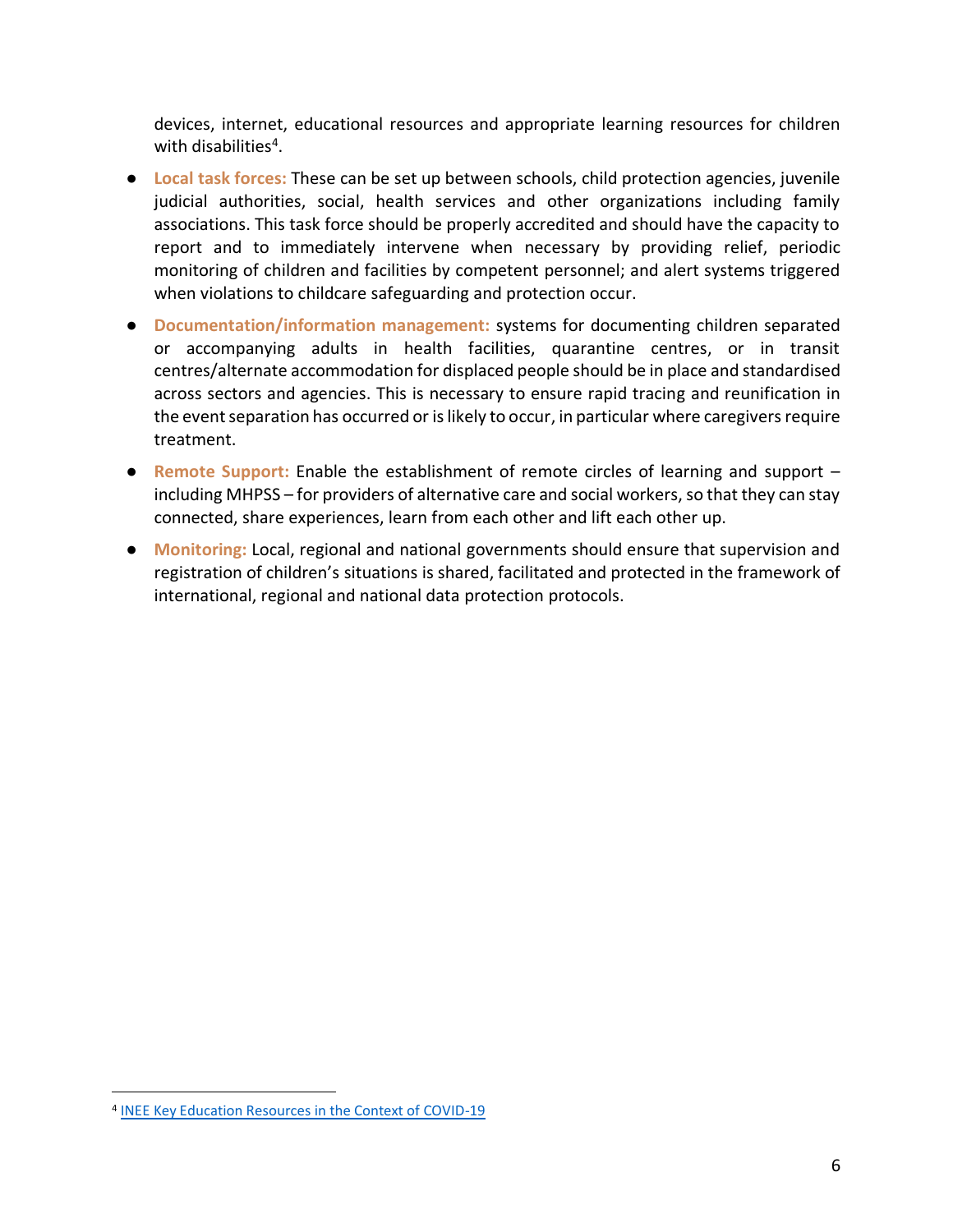### <span id="page-6-0"></span>**3. WORKING WITH DONORS**

Donors will and must play a critical role in ensuring a coherent response that ensures the heightened risks faced by the furthest behind children are not exacerbated and entrenched by this crisis.

Lessons learned from the response to SARS, MERS, Ebola and the HIV/AIDS pandemic must be urgently applied to ensure children do not fall prey to similar mistakes that have immediate and long-lasting implications. Practical measures can be taken now to prevent this.

Organisations advocating within donor communities should proactively share messaging with donors to build awareness of appropriate responses to care and protection in an emergency and pre-empt appeals for funding in the context of the COVID-19 response that would be inappropriate and harmful to strengthening children's care and care systems.

#### **Key messages for donors may include:**

- **Prevent** the unnecessary separation of children from their parents or carers by ensuring that at-risk families are targeted by humanitarian and development interventions. Ensure residential care facilities (including orphanages, children's homes, etc.) are not used as a programmatic response to the pandemic, in line with on-going care reform efforts and the UN General Assembly Resolution on Children Without Parental Care (2019)<sup>5</sup>.
- **Protect** children in at-risk families and residential settings through increased, remote and safe monitoring, sanitation facilities and psychosocial support. Ensure continuous investment and prioritisation of the social service workforce and their wellbeing and protection, including Personal Protection Equipment for those with interpersonal roles.
- **Defend** existing Office of Development Assistance (ODA) commitments to care reform and child protection systems strengthening (CPSS) to prevent life-threatening regression. Ensure any decision to redirect ODA to tackle the Covid-19 crisis systematically includes measures for CPSS and provides social safety nets for the most vulnerable families and communities. Ensure that countries have the capacity to monitor and protect the public health of all, including children in institutions.
- **Modify** existing financial commitments and grants to ensure governments and civil society are equipped with the flexibility and funds to prevent and be urgently responsive to the increased (child protection) caseload. For instance, unrestricting restricted funds and providing upfront as opposed to funding in arrears.
- **Share** this guidance with all field teams with a directive to ensure children in alternative care and in at-risk families are integrated into overall COVID-19 responses, including WASH and education programming.

<sup>5</sup> [UN General Assembly Resolution on the Rights of the Child \(2019\)](https://bettercarenetwork.org/library/social-welfare-systems/child-care-and-protection-policies/2019-unga-resolution-on-the-rights-of-the-child)